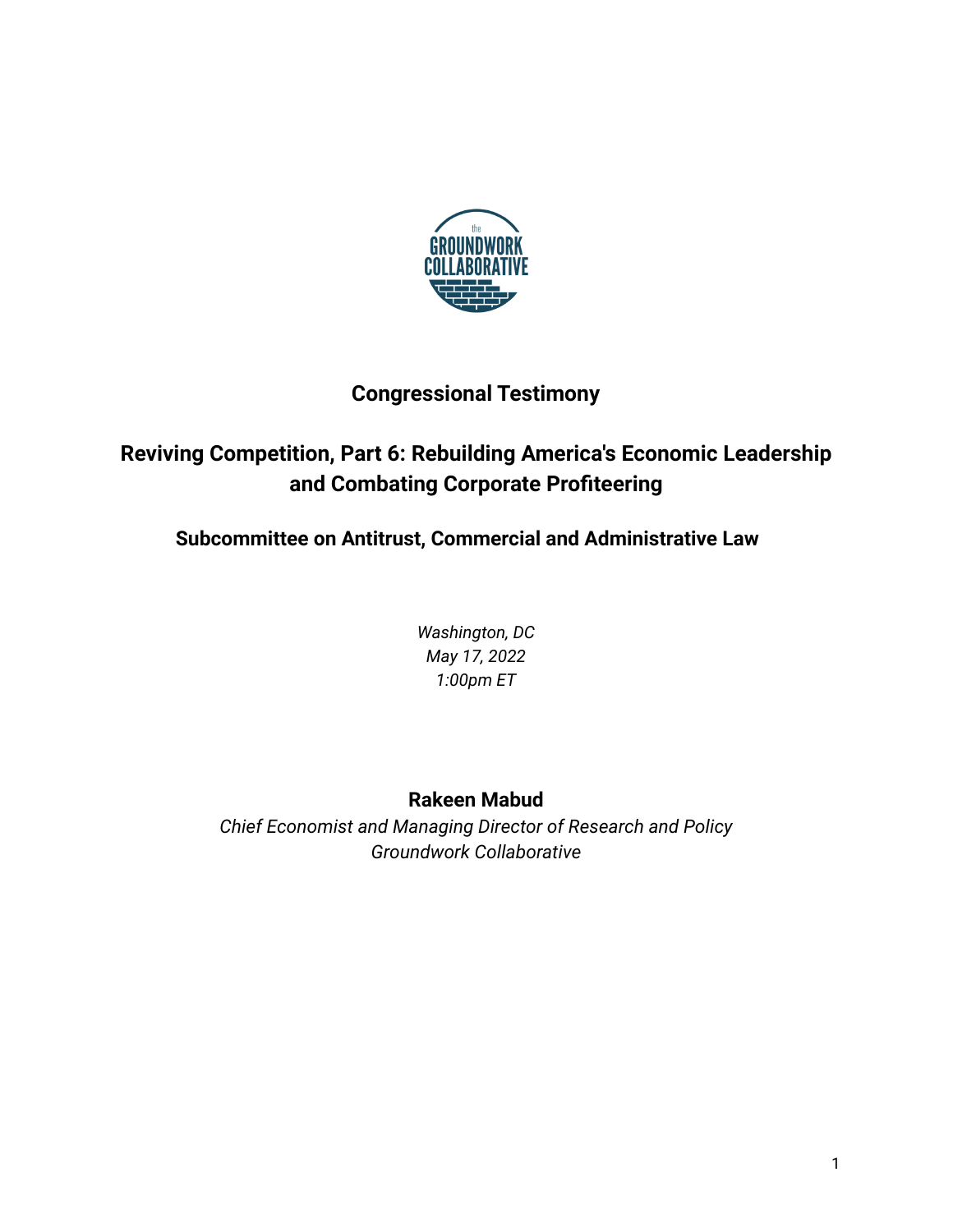#### **I. Introduction**

Chairman Cicillini, Ranking Member Buck, thank you for inviting me to testify today. My name is Rakeen Mabud and I am the Chief Economist and Managing Director of Research and Policy at the Groundwork Collaborative. Groundwork is an economic policy think tank based in Washington, D.C. dedicated to advancing a coherent, economic worldview that produces broadly shared prosperity and abundance for all.

I am grateful to this committee for holding this hearing about the role of corporate power and concentration on the high prices putting pressure on families and small businesses around the country.

My testimony today will focus on three key points:

- First, megacorporations are using their pricing power to push prices up beyond what rising input costs and supply chain snarls would justify. The result is that as families and small businesses around the country face increasing financial precarity, megacorporations are seeing the highest profit margins in 70 years.
- Second, entrenched concentration has afforded megacorporations enormous pricing power, and the pandemic, the cover of inflation, and the war in Ukraine has given these megacorporations the opportunity to use that power.
- Finally, the brunt of these price hikes does not fall evenly across our economy. Small businesses, low-income people, and people on fixed incomes are paying the highest price.

Congress must take on corporate power and the resulting pandemic profiteering by directly tackling these imbalanced power dynamics and corrosive concentrations of corporate power in our economy. That means:

- Congress should ensure rigorous competition in key product markets to keep prices down by strengthening antitrust laws on the books, curtailing mergers that further concentrate industries, and when necessary, consider breaking up dominant firms to reduce unhealthy market competition.
- Lawmakers should continue to urge the Federal Trade Commission (FTC) to use their existing authority to crack down on extractive and exploitative business practices.
- Congress should tax excess profits and corporations more broadly to encourage productive investment and curb corporate profiteering.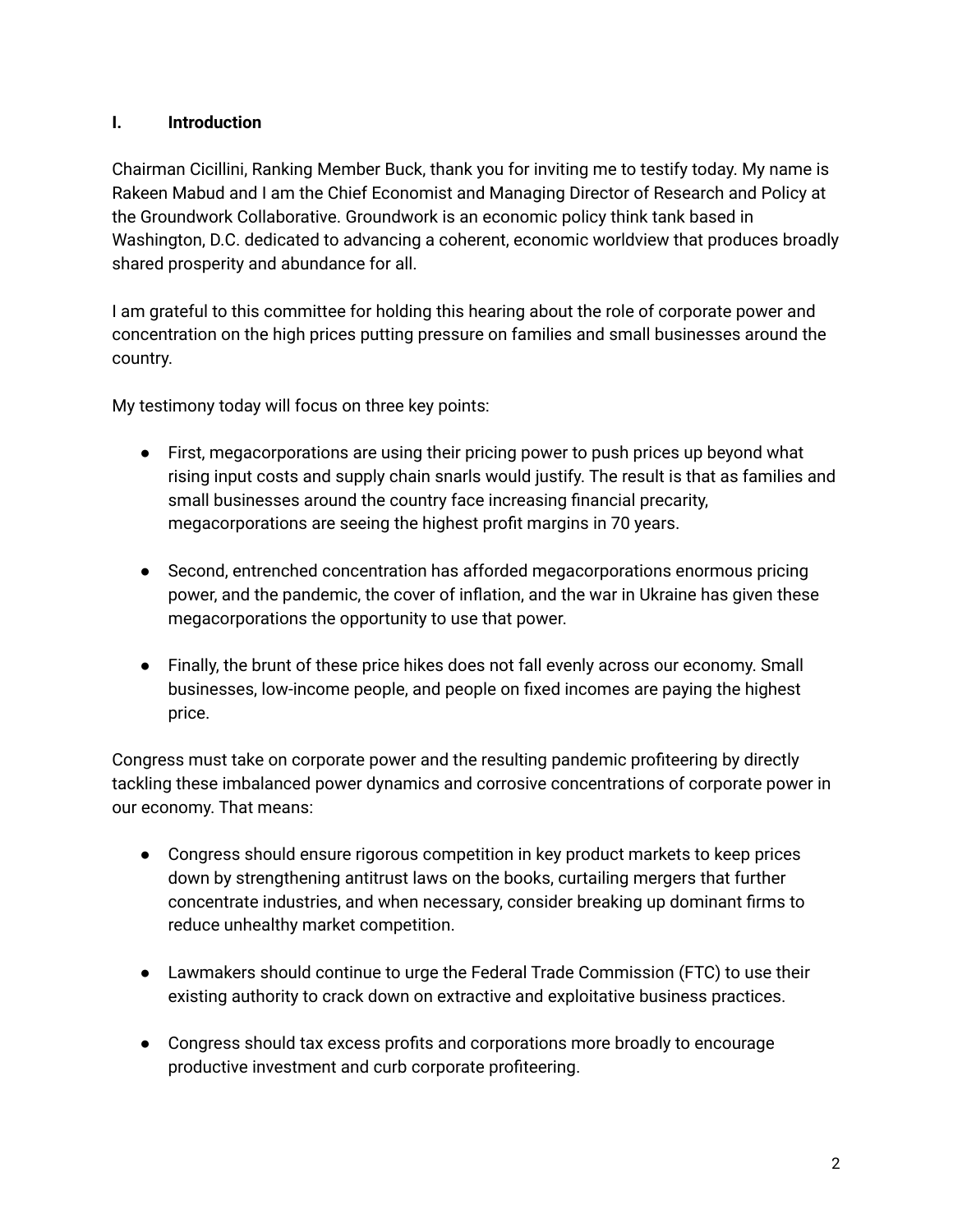● Congress should enact a federal price gouging statute to curtail exploitative pricing during emergencies.

Government action, regulatory and legislative, has the power to foster an economy rooted in shared prosperity and abundance.

# **II. Megacorporations are enjoying the highest profit margins in 70 years**

While consumers have struggled to navigate both a deadly pandemic and rising costs that have further strapped family budgets, corporations have exploited consumers to enjoy record profits and profit margins.

Bureau of Economic Analysis (BEA) data shows that domestic non-financial corporations saw year over year profits increase by 35%. This is the largest annual increase in profits in over a decade. <sup>1</sup> Last year, profit *margins* increased from approximately 10% in 2020 to 14% in 2021 – the highest levels in the past 70 years. 23

A recent analysis from the Economic Policy Institute (EPI) underscores what the BEA data suggests: corporate profit margins are a significant driver of rising prices. Their analysis finds that approximately 54% of the price increases in companies that produce goods and services in the economy come from an increase in corporate profits. By contrast, the same analysis finds that labor costs (primarily wages) and non-labor costs (such as input costs) have contributed only 8% and 38%, respectively.

<sup>3</sup> Matthew Boesler, "Profits Soar as U.S. Corporations Have Best Year Since 1950," *Bloomberg,* March 30, 2022, <sup>2</sup> Groundwork Collaborative analysis of US Bureau of Economic Analysis Data, National Income and Product Accounts Table 1.14. "Gross Value Added of Domestic Corporate Business in Current Dollars and Gross Value Added of Nonfinancial Domestic Corporate Business in Current and Chained Dollars." <sup>1</sup>Groundwork Collaborative analysis of US Bureau of Economic Analysis Data, National Income and Product Accounts Table 1.14. "Gross Value Added of Domestic Corporate Business in Current Dollars and Gross Value Added of Nonfinancial Domestic Corporate Business in Current and Chained Dollars."

[https://www.bloomberg.com/news/articles/2022-03-30/2021-was-best-year-for-u-s-corporation-profits-sinc](https://www.bloomberg.com/news/articles/2022-03-30/2021-was-best-year-for-u-s-corporation-profits-since-1950?sref=azsh6QkL) [e-1950?sref=azsh6QkL](https://www.bloomberg.com/news/articles/2022-03-30/2021-was-best-year-for-u-s-corporation-profits-since-1950?sref=azsh6QkL).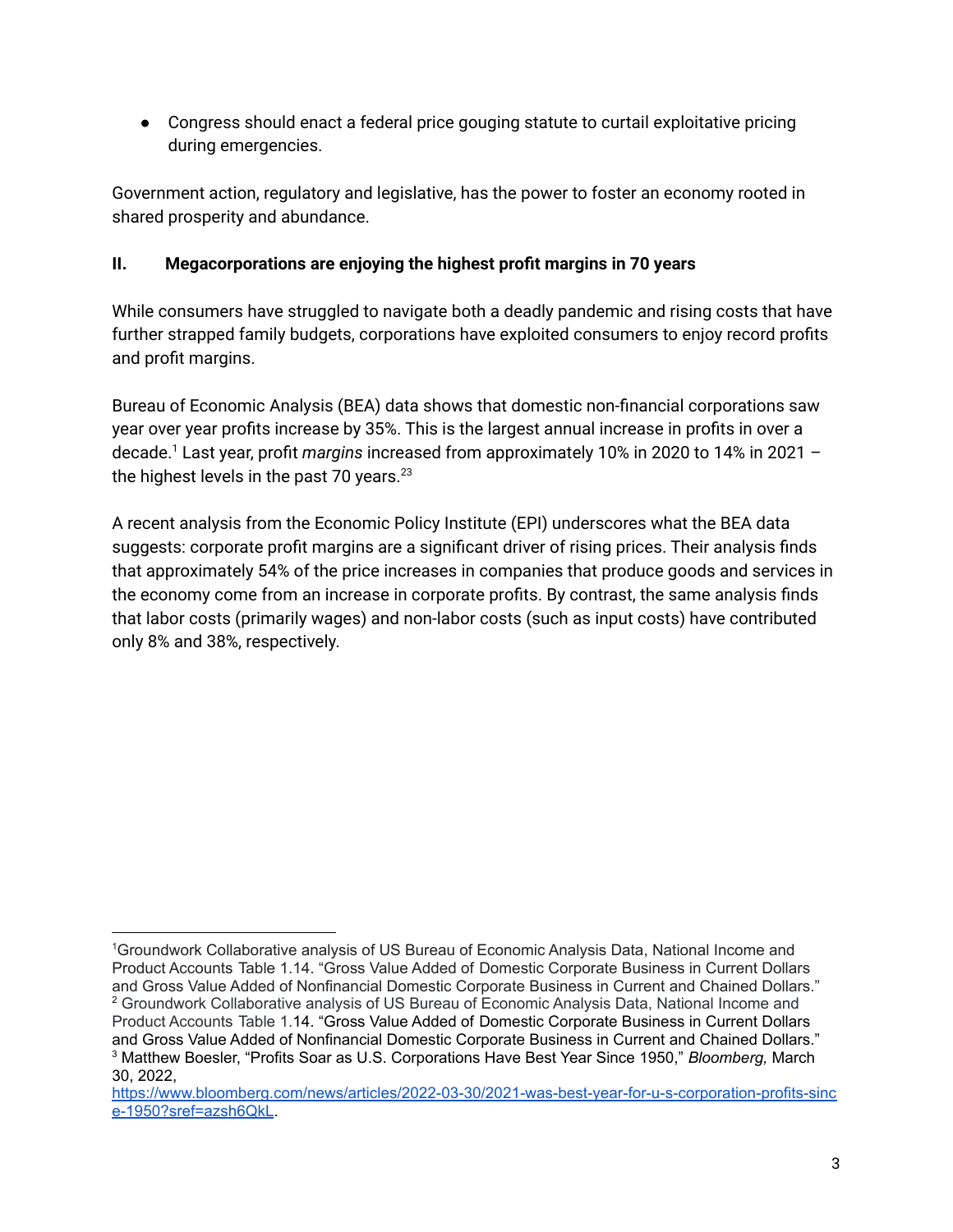

Normal and recent contributions to growth in unit prices in the

In other words, despite loud complaints from CEOs about rising labor and input costs and supply chain snarls, corporate revenues have driven the majority of the price hikes that consumers are facing on supermarket shelves.

# **II. Entrenched concentration has handed megacorporations enormous pricing power, and the pandemic, the cover of inflation, and the war in Ukraine has given these megacorporations the opportunity to use that power.**

The pricing power enjoyed by megacorporations has its roots in entrenched concentration, facilitated by decades of deregulatory policies that led to the privatization of much of our economic infrastructure. Our current supply chain crisis is a direct result of those policy choices, which created an environment where megacorporations not only have the power to set prices, but are also able to profiteer with impunity when the opportunity arises. The presence of Wall Street backing these corporate behemoths has only driven this trend further.

Wall Street's unending quest for maximizing short-term returns, in conjunction with already existing pressures from corporate lobbying, resulted in tremendous pressure to deregulate large swaths of our supply chain – from shipping to our rail network. This was spurred on by policymakers and regulators from both sides greenlighting rampant mergers and acquisitions. As corporate executives eliminated resiliency and increasingly drove down labor standards to minimize costs, our economy was left with a vulnerable and brittle supply chain that facilitates price-gouging and pandemic profiteering during crises.

Corporate concentration has hollowed out and nearly eliminated redundancy in our supply chain, leaving us without enough productive capacity to withstand shifts in demand or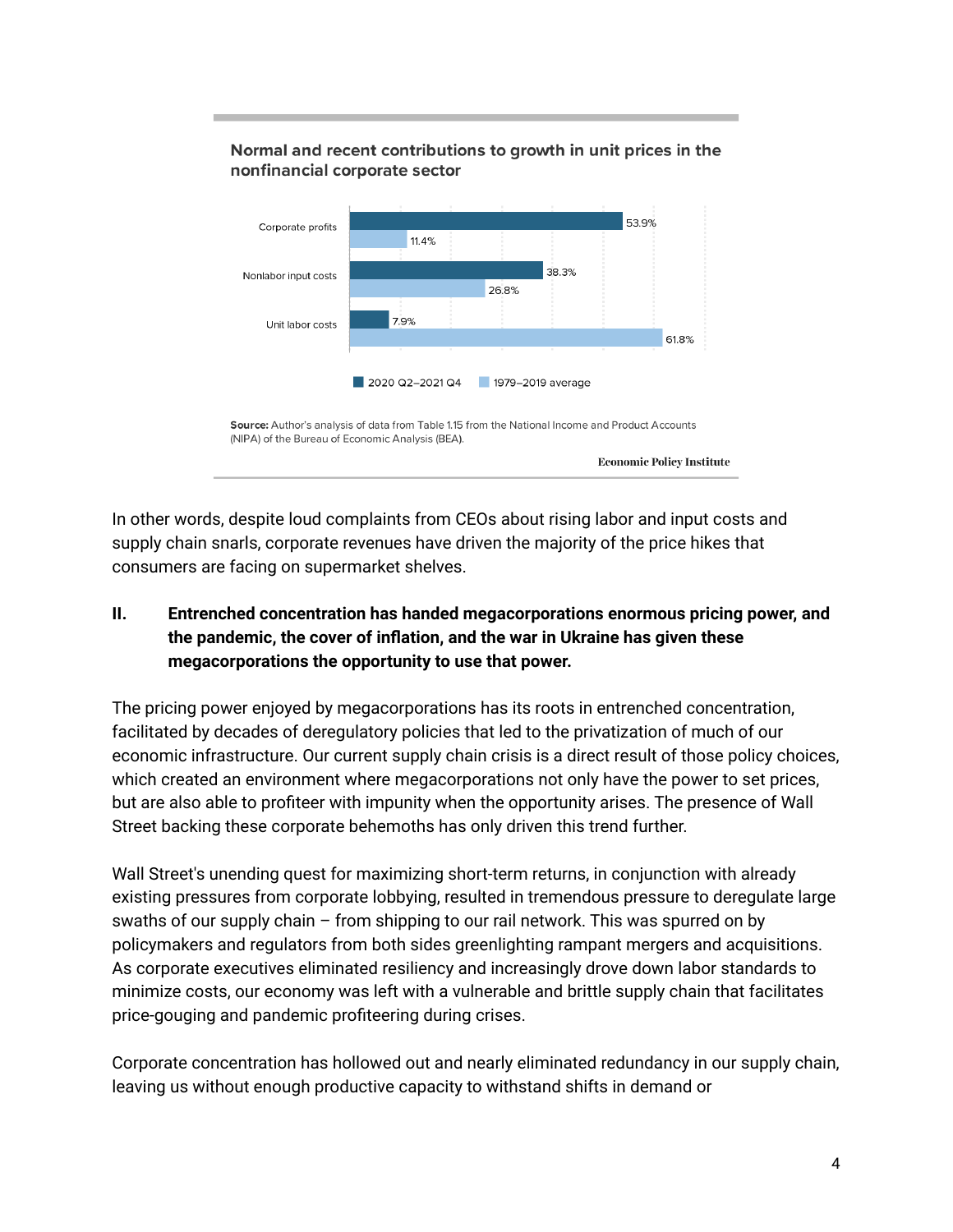pandemic-induced disruptions in production without supply shortages. The majority of the goods Americans rely on are delivered by as few as three ocean shipping alliances, <sup>4</sup> packed by four meatpackers, <sup>5</sup> and equipped by a single chip maker. 6 If something goes wrong with any of these companies, prices shoot up due to scarcity.

#### *Concentration leaves the economy vulnerable to profiteering and price gouging.*

The ocean shipping industry provides a stark example of how massive consolidation and concentration has made our economy ripe for profiteering. Over 80% of the ocean shipping industry and 95% of the east-west trade routes are controlled by three alliances: 2M, Ocean Alliance, and THE Alliance.<sup>7</sup> As with other industries, deregulation during the 1980s and 1990s allowed for ocean carriers to build power and consolidate.

The result of these deregulatory policies meant that we ended up with giants that dominated the industry and were able to cash in during the pandemic. Spots for freight shipping on ocean liners cost 10 times more in September 2021 compared to the beginning of 2020. Prices have largely hovered around their September 2021 highs.<sup>8</sup> At the same time, these carriers have seen their profits skyrocket. The world's top five biggest container shipping companies all saw profits increase by triple digit percentages—or \$40.86 billion—after raising rates in their 2021 fiscal years. <sup>9</sup> Senate passage of the bipartisan Ocean Shipping Reform Act is an important step towards addressing the entrenched concentration in this industry.

Sadly, it's not just the ocean shipping industry that showcases how market consolidation has allowed megacorporations to reap massive profits while consumers and workers are left to foot the bill. The meat packing industry also provides a crystal-clear example of how corporations have rigged the economy in their favor. According to a recent analysis from the White House National Economic Council, the four biggest meatpackers have seen their net profit margins go

<sup>4</sup> "Shipping Alliances: 2M, Ocean Alliance & THE Alliance [2021 Overview]," *Container Xchange,* July 2019, <https://www.container-xchange.com/blog/shipping-alliances/>

<sup>5</sup> "Explainer: How four big companies control the U.S. beef industry," *Reuters,* June 2021, <https://www.reuters.com/business/how-four-big-companies-control-us-beef-industry-2021-06-17/>

<sup>6</sup> Yang Jie *et al.,* "The World Relies on One Chip Maker in Taiwan, Leaving Everyone Vulnerable," *Wall Street Journal,* June 2021,

[https://www.wsj.com/articles/the-world-relies-on-one-chip-maker-in-taiwan-leaving-everyone-vulnerable-1](https://www.wsj.com/articles/the-world-relies-on-one-chip-maker-in-taiwan-leaving-everyone-vulnerable-11624075400) [1624075400](https://www.wsj.com/articles/the-world-relies-on-one-chip-maker-in-taiwan-leaving-everyone-vulnerable-11624075400)

<sup>7</sup> David Dayen, "Biden Wants to Take Down the Ocean Shipping Cartel," *The American Prospect,*

<sup>8</sup> Peter S. Goodman, "American Importers Accuse Shipping Giants of Profiteering," *The New York Times,* May 4, 2022, [https://www.nytimes.com/2022/05/04/business/shipping-container-shortage.html.](https://www.nytimes.com/2022/05/04/business/shipping-container-shortage.html) February 28, 2022, <https://prospect.org/economy/biden-wants-to-take-down-the-ocean-shipping-cartel/>

<sup>9</sup> Accountable.us, "Top 5 Shipping Companies Saw Profits Spike By Over \$40B After Raising Their Rates in 2021," May 2022,

[https://www.accountable.us/news/report-top-5-shipping-companies-saw-profits-spike-by-over-40b-after-rai](https://www.accountable.us/news/report-top-5-shipping-companies-saw-profits-spike-by-over-40b-after-raising-their-rates-in-2021/) [sing-their-rates-in-2021/](https://www.accountable.us/news/report-top-5-shipping-companies-saw-profits-spike-by-over-40b-after-raising-their-rates-in-2021/)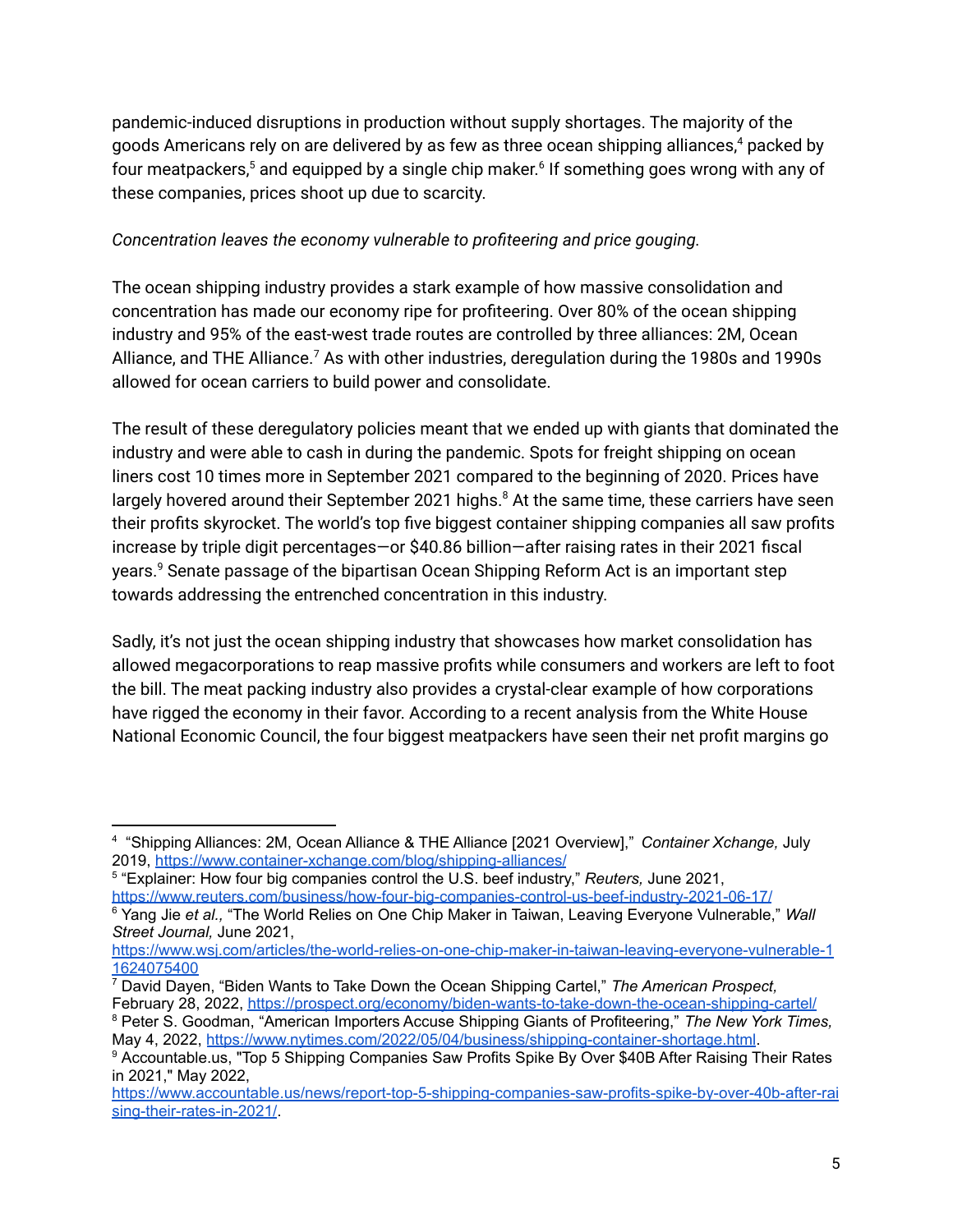up more than 300% $^{10}$  since the start of the pandemic, while consumers continue to face skyrocketing prices.

Consolidation in the meat-packing industry can be traced back to the Reagan administration, which ushered in a period of deregulation. Across all industries, including the meat-packing industry, the Reagan administration stopped enforcing antitrust provisions and allowed big companies to acquire competitors and consolidate their power. As a result four companies, Tyson, Cargill, JBS, and National Beef Packing, now control 85% of the beef industry – in stark contrast to the beef industry in 1977, when the four leading beef firms controlled only 25% of the industry. <sup>1112</sup> These corporations promised that through consolidation, consumers would face lower costs. <sup>13</sup> And yet, these companies have ended up with higher profit margins while consumers faced a 30% jump in beef prices from 2020 to October of 2021. <sup>14</sup> And Q1 earnings reports show that even as their sales fell at the beginning of the year, Tyson continued to bring in massive profits that exceeded analyst expectations. 15

The auto industry also faces high levels of market concentration.<sup>16</sup> In the U.S., five corporations – General Motors, Toyota, Ford, Stellantis, and Honda — control almost 65% of the market share. <sup>17</sup> Manufacturers in the auto industry cut production in response to pandemic lockdowns and decreased consumer demand. However, as the economy rebounded, car prices skyrocketed and supply has yet to return to pre-pandemic levels. In the last year, consumers have seen a 13.2% jump in new car prices and an alarming 22.7% jump in prices for used cars.<sup>18</sup>

13 "Who Do You Want Controlling Your Food?," *The New York Times,* January 2022, [https://www.nytimes.com/2022/01/28/podcasts/the-daily/beef-prices-cattle-ranchers.html?action=click&mo](https://www.nytimes.com/2022/01/28/podcasts/the-daily/beef-prices-cattle-ranchers.html?action=click&module=audio-series-bar®ion=header&pgtype=Article) [dule=audio-series-bar&region=header&pgtype=Article](https://www.nytimes.com/2022/01/28/podcasts/the-daily/beef-prices-cattle-ranchers.html?action=click&module=audio-series-bar®ion=header&pgtype=Article)

17 "Big Three Automakers," *Investopedia,* January 2022, <https://www.yahoo.com/news/weather/makes-auto-industry-highly-concentrated-140540290.html>.

<sup>10</sup> Brian Deese *et al.*, "Recent Data Show Dominant Meat Processing Companies Are Taking Advantage of Market Power to Raise Prices and Grow Profit Margins," *The White House,* December 2021, [https://www.whitehouse.gov/briefing-room/blog/2021/12/10/recent-data-show-dominant-meat-processing](https://www.whitehouse.gov/briefing-room/blog/2021/12/10/recent-data-show-dominant-meat-processing-companies-are-taking-advantage-of-market-power-to-raise-prices-and-grow-profit-margins/)[companies-are-taking-advantage-of-market-power-to-raise-prices-and-grow-profit-margins/](https://www.whitehouse.gov/briefing-room/blog/2021/12/10/recent-data-show-dominant-meat-processing-companies-are-taking-advantage-of-market-power-to-raise-prices-and-grow-profit-margins/)

<sup>&</sup>lt;sup>11</sup> Nicole Goodkind, "Meet the 4 meat empires Biden says are unreasonably jacking up prices for Americans," *Fortune*, January 2022,

[https://fortune.com/2022/01/06/meat-prices-biden-inflation-tyson-cargill-jbs/#:~:text=The%20four%20majo](https://fortune.com/2022/01/06/meat-prices-biden-inflation-tyson-cargill-jbs/#:~:text=The%20four%20major%20meat%20companies,%2C%20cattle%2C%20and%20chicken%20markets.) [r%20meat%20companies,%2C%20cattle%2C%20and%20chicken%20markets.](https://fortune.com/2022/01/06/meat-prices-biden-inflation-tyson-cargill-jbs/#:~:text=The%20four%20major%20meat%20companies,%2C%20cattle%2C%20and%20chicken%20markets.)

<sup>12</sup> Binyamin Appelbaum, "Building a Better Meatpacking Industry," *The New York Times,* January 15, 2022, [https://www.nytimes.com/2022/01/15/opinion/meat-meatpacking-industry.html.](https://www.nytimes.com/2022/01/15/opinion/meat-meatpacking-industry.html)

<sup>14</sup> David Lawder, "Analysis: High U.S. meat prices: packer profiteering or capacity crunch?," *Reuters,* January 2022,

https://www.reuters.com/business/retail-consumer/high-us-meat-prices-packer-profiteering-or-capacity-cru nch-2022-01-19/

<sup>16</sup> Henry Kallstrom, "What makes the auto industry highly concentrated?," *Yahoo News,* February 2015, <sup>15</sup> Patrick Thomas, "Tyson Foods Profits Soar as Meat Prices Climb," *Wall Street Journal*, May 2022, [https://www.wsj.com/articles/tyson-second-quarter-sales-profit-boosted-by-higher-prices-11652099801.](https://www.wsj.com/articles/tyson-second-quarter-sales-profit-boosted-by-higher-prices-11652099801)

[https://www.investopedia.com/terms/b/bigthree.asp#:~:text=In%202020%2C%20Toyota%20ranked%20at,](https://www.investopedia.com/terms/b/bigthree.asp#:~:text=In%202020%2C%20Toyota%20ranked%20at,%2C%20and%20Nissan%20at%204.2%25.) [%2C%20and%20Nissan%20at%204.2%25.](https://www.investopedia.com/terms/b/bigthree.asp#:~:text=In%202020%2C%20Toyota%20ranked%20at,%2C%20and%20Nissan%20at%204.2%25.)

<sup>&</sup>lt;sup>18</sup> U.S. Bureau of Labor Statistics, Table 1. Consumer Price Index for All Urban Consumers (CPI-U): U.S. city average, by expenditure category, retrieved from BLS Economic New Release; [https://www.bls.gov/news.release/cpi.t01.htm,](https://www.bls.gov/news.release/cpi.t01.htm) May 11, 2022.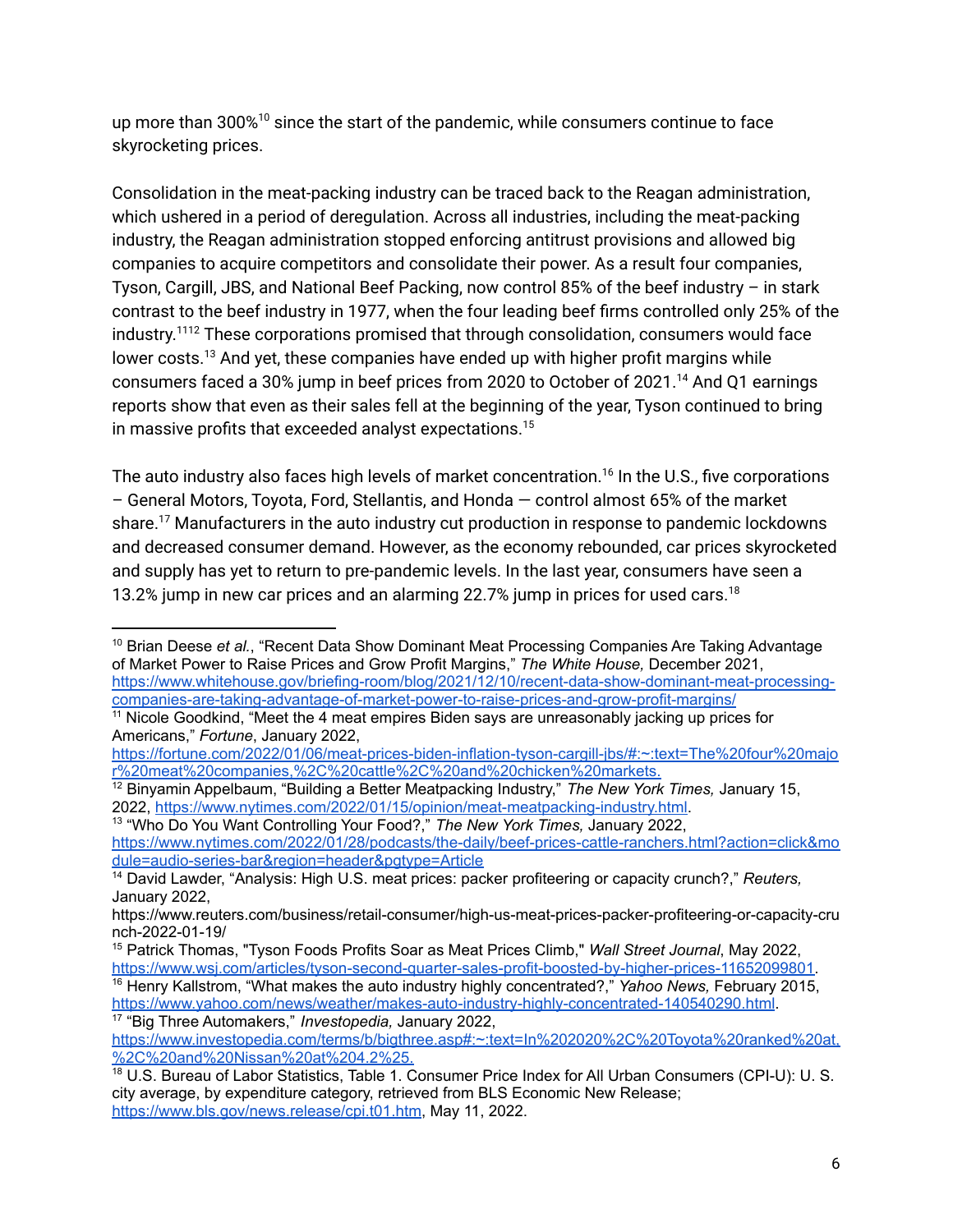Manufacturers cite supply chain snarls and higher consumer demand as the reason for the rising prices.<sup>19</sup> However, recent reporting finds that even with the easing of supply shortages, automakers are *choosing* to curtail supply in an attempt to lock-in the current high prices. In the U.S., both General Motors and Ford have signaled they will continue to throttle production to preserve their higher profit margins.<sup>20</sup> A lack of real competition has ensured that the decisions made by a few powerful corporations will have resounding effects on consumers, who will ultimately foot the bill in the form of higher prices.

Corporate consolidation has helped facilitate the profiteering we are seeing today. With control and dominance over the market, these massive corporations can raise prices and pass along expenses to consumers who have nowhere else to turn.

#### *Corporate power makes work more precarious and entrenches a reliance on low-quality jobs.*

This extreme consolidation has also left us with a bare-bones workforce that relies on vulnerable, precarious workers who are often misclassified and exploited. Take truckers, for instance, a vital puzzle piece in getting goods to grocery store shelves. While big shipping companies such as XPO decry trucker shortages, the truth is that as many as 80% of port truckers are classified as independent contractors. 21

As Harold Meyerson writes in a piece in The American Prospect about the trucking industry, "As independent contractors, they receive no benefits and aren't covered by minimum-wage statutes. They must pay for their gas, maintenance, rig insurance, and repairs themselves; and, ever since the pandemic clogged the ports with more goods than ever before, they've had to wait in lines for as long as six uncompensated hours before they can access a container and get it on the road. If they get in the wrong line at the port, they literally can't get out, surrounded by other trucks and doomed to waste more time. Many ports don't even provide bathrooms for waiting truckers, because they aren't port employees."<sup>22</sup>

And the reason that so many truckers are facing exploitative working conditions and pay comes down to deregulation. Until the 1980s, truckers, especially those taking on long-haul journeys, were considered employees by companies whose routes and rates were regulated by the Interstate Commerce Commission. Drivers were unionized and could expect a comfortable life with benefits and good pay. The Motor Carrier Act of 1980 precipitated a race to the bottom, deregulating the industry and driving down trucker wages, working conditions, and unionization

<sup>20</sup> "Car Discounts Aren't Coming Back After Pandemic, AutoNation Says," *Bloomberg,* February 2022, [https://www.bloomberg.com/news/articles/2022-02-17/car-discounts-aren-t-coming-back-after-pandemic-a](https://www.bloomberg.com/news/articles/2022-02-17/car-discounts-aren-t-coming-back-after-pandemic-autonation-says?sref=azsh6QkL) [utonation-says?sref=azsh6QkL](https://www.bloomberg.com/news/articles/2022-02-17/car-discounts-aren-t-coming-back-after-pandemic-autonation-says?sref=azsh6QkL). <sup>19</sup> Ben Casselman, Car prices rose more slowly in January, but new disruptions loom," *The New York Times,* February 2022, [https://www.nytimes.com/2022/02/10/business/economy/car-prices-inflation.html.](https://www.nytimes.com/2022/02/10/business/economy/car-prices-inflation.html)

 $22$  Ibid. <sup>21</sup> Harold Meyerson, "Why Trucking Can't Deliver the Goods," *American Prospect,* February 2022. <https://prospect.org/economy/why-trucking-cant-deliver-the-goods/>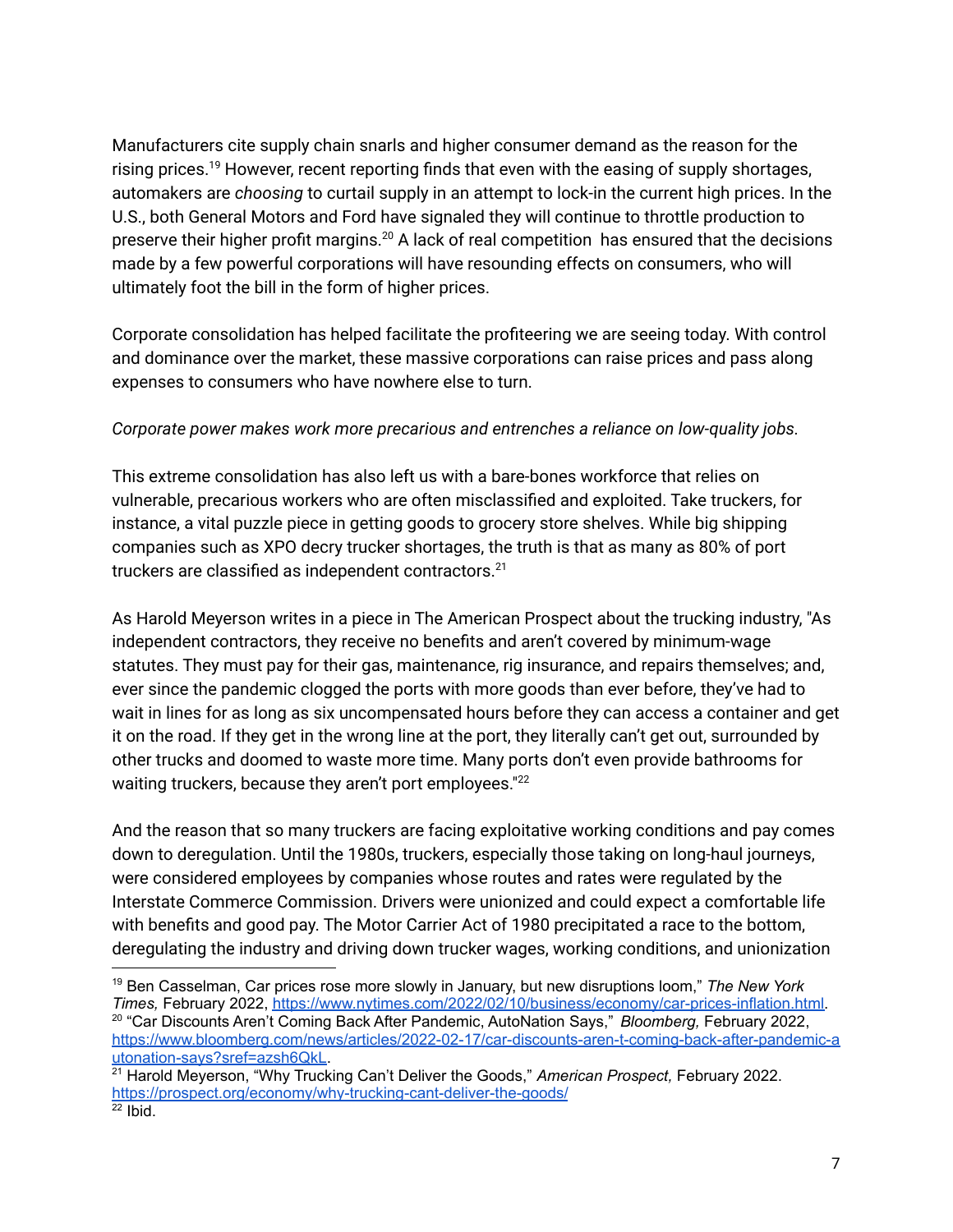rates. Despite contrary claims, we are not facing a trucker shortage – but rather a shortage of good trucking jobs, spurred on by deregulation of the industry.<sup>23</sup>

# **III. Corporations are not shy about how the pandemic and concerns about inflation have been good for business.**

Groundwork Collaborative has combed through hundreds of corporate earnings calls to better understand how these megacorporations are exercising their pricing power to make record profits – using inflation, the pandemic, and increasingly the war in Ukraine as cover. Across the board, corporate executives are forthright about what a boon these crises have been for their businesses, especially those which operate in highly-concentrated markets with little to no competition.<sup>24</sup> In short, while the profit motive has always been there, these intersecting crises have given megacorporations the opportunity to extract from consumers by jacking up their prices.

Some of the most egregious cases are corporations like Visa and Mastercard that cannot even blame supply chain disruptions for their profiteering. As Visa's executives said on their Q1 earnings call in April, "Service fees and international fees are basis points on volume. So inflation typically lifts transaction size...net-net, historically, inflation has been positive for us." $^{25}$ 

In other words, since credit card companies make their money on a fixed percentage fee off of each transaction, inflation means that they can take a bigger cut – even without raising fees. But of course, these companies are not content to stop with the "positive" effects of inflation – both Visa and Mastercard also reported that they would be raising the fees themselves, netting even more in an environment already difficult for small businesses and consumers.<sup>26</sup>

As Senator Durbin, Senator Marshall, Congressman Welch and Congresswoman Van Duyne noted in a letter to Visa and Mastercard executives in April, these companies are taking advantage of the fact that "the current electronic payment system is a clear duopoly that your companies dominate, and you impose fees and rules that merchants, consumers, and small banks have no real choice but to accept…normal competitive market pressures and economics

 $23$  Ibid.

<sup>24</sup> Groundwork Collaborative, https://endcorporateprofiteering.org

<sup>25</sup> "Visa (V) Q2 2022 Earnings Call Transcript," *Motley Fool*, April 27, 2022,

[https://www.fool.com/earnings/call-transcripts/2022/04/27/visa-v-q2-2022-earnings-call-transcript/?source](https://www.fool.com/earnings/call-transcripts/2022/04/27/visa-v-q2-2022-earnings-call-transcript/?source=iedfolrf0000001) [=iedfolrf0000001](https://www.fool.com/earnings/call-transcripts/2022/04/27/visa-v-q2-2022-earnings-call-transcript/?source=iedfolrf0000001)

<sup>26</sup> Tiffany Ap, "Your no annual fee credit card is costing you \$700 a year, US retailers say," *Quartz,* April 26, 2022, <https://qz.com/2157995/visa-mastercard-are-upping-merchant-fees/>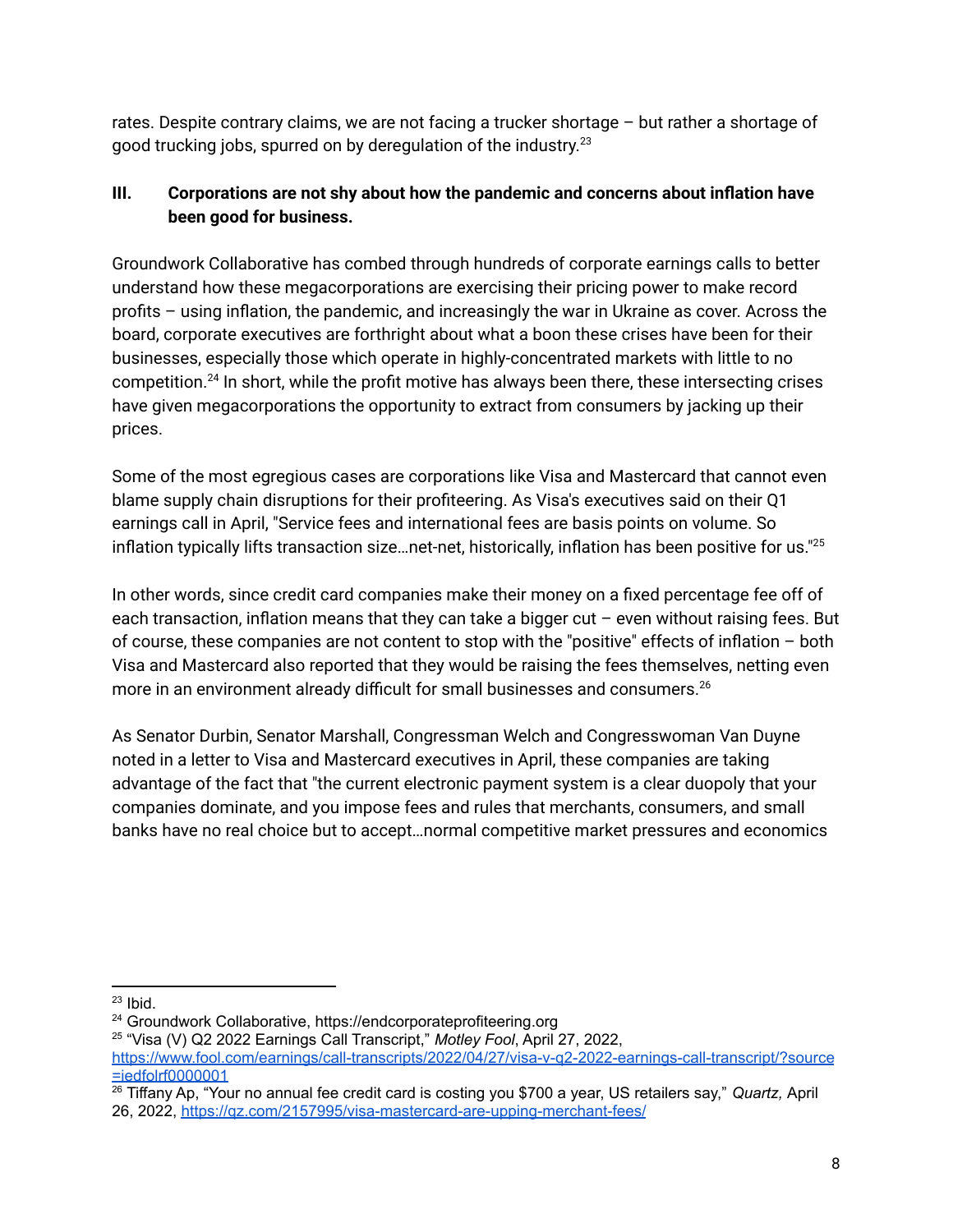are not currently at play to constrain your fee rates."<sup>27</sup> Together, the two companies cover over 70% of the payment network market.<sup>28</sup>

Meanwhile, companies like Kimberly-Clark, one half of a major diaper duopoly and a manufacturer of essential household products such as toilet paper and feminine hygiene products, are well aware that they can use the price inelasticity of their goods to jack up prices. Despite inflation and supply chain snarls, the company exceeded investor expectations in Q1, sending its stock surging 9% on the back of their earnings release and higher financial expectations for 2022. 29

On its Q1 2022 earnings call in April, Kimberly-Clark's CEO seemed well aware that the essential nature of their products meant that they had room to jack up prices without losing consumers: "I do think our strong top line…reflects the essential nature of our categories and the strength of our brands."

In other words, big companies like Kimberly-Clark know they can take advantage of consumers' basic needs because they make price inelastic products, like diapers and cleaning supplies. And because of their significant market share, they know consumers don't have a choice except to accept the price increases. The combination of selling necessities and controlling a significant share of the market gives megacorporations free reign – especially when they can blame inflation for rising prices, rather than their insatiable desire to boost short-term profits.

Finally, take oil and gas companies, an industry dominated by seven "supermajor" companies that hold an overwhelming share of the market. Gasoline prices for consumers increased by roughly 50% over the course of 2021, $^{30}$  prior to the conflict in Eastern Europe, and retail gas has risen 32% since January 2022.<sup>3132</sup> Despite the significant hardship that higher gas prices have

 $27$  Senator Durbin, "Letter to Mr. Kelly and Mr. Miebach," April 12, 2022,

[https://www.durbin.senate.gov/imo/media/doc/Letter%20to%20Mr.%20Kelly%20and%20Mr.%20Miebach](https://www.durbin.senate.gov/imo/media/doc/Letter%20to%20Mr.%20Kelly%20and%20Mr.%20Miebach%20-%20April%2015,%202022.pdf) [%20-%20April%2015,%202022.pdf](https://www.durbin.senate.gov/imo/media/doc/Letter%20to%20Mr.%20Kelly%20and%20Mr.%20Miebach%20-%20April%2015,%202022.pdf)

<sup>28</sup> Medora Lee, "Credit card companies adjust merchant fees. Consumers may pay the price," *USA TODAY*, April 25, 2022,

 $29$  Sarah Min, "Stocks making the biggest moves midday: HCA Healthcare, Kimberly-Clark, Gap and more," *CNBC*, April 22. 2022, https://www.usatoday.com/story/money/business/2022/04/25/credit-card-fees-processing/7413110001/

[https://www.cnbc.com/2022/04/22/stocks-making-the-biggest-moves-midday-hca-healthcare-kimberly-clar](https://www.cnbc.com/2022/04/22/stocks-making-the-biggest-moves-midday-hca-healthcare-kimberly-clark-gap-and-more.html) [k-gap-and-more.html](https://www.cnbc.com/2022/04/22/stocks-making-the-biggest-moves-midday-hca-healthcare-kimberly-clark-gap-and-more.html)

<sup>30</sup> "Biden has few options to combat surging gas prices as voters grow concerned about inflation," *CNBC,* October 2021,

[https://www.cnbc.com/2021/10/25/biden-has-few-options-to-combat-surging-gas-prices-amid-inflation-fear](https://www.cnbc.com/2021/10/25/biden-has-few-options-to-combat-surging-gas-prices-amid-inflation-fears.html) [s.html](https://www.cnbc.com/2021/10/25/biden-has-few-options-to-combat-surging-gas-prices-amid-inflation-fears.html)

<sup>&</sup>lt;sup>31</sup> These data predate the conflict in Eastern Europe and we anticipate the increasing volatility as a result of war to continue to push the price of oil higher.

<sup>32</sup> U.S. Bureau of Labor Statistics, Consumer Price Index for All Urban Consumers: Meats, Poultry, Fish, and Eggs in U.S. City Average [CUSR0000SAF112], retrieved from FRED, Federal Reserve Bank of St. Louis; https://fred.stlouisfed.org/series/CUSR0000SAF112, May 11, 2022.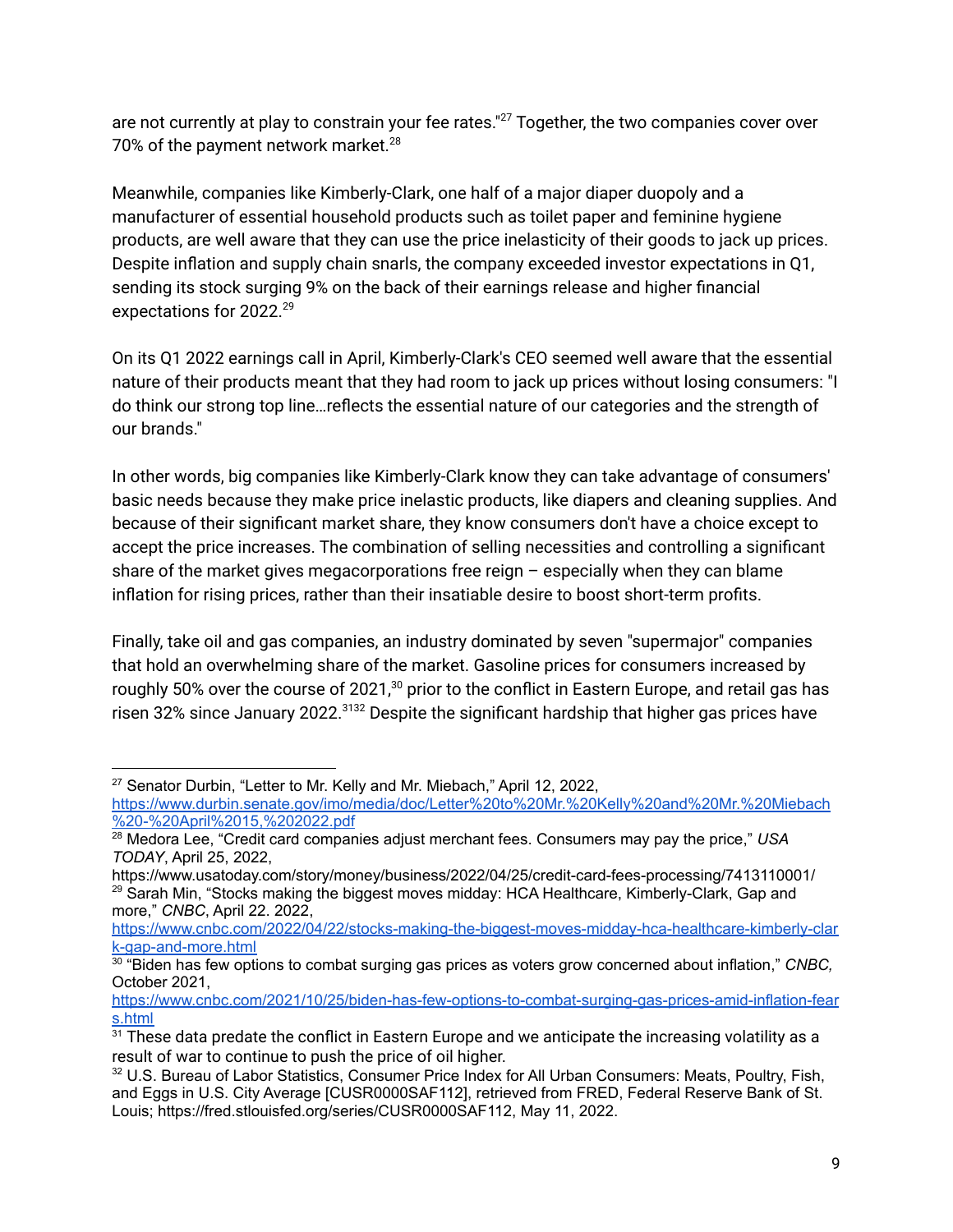incurred on families around the country, producers resolutely refused to increase supply to respond to the supply chain issues increasing the price of gas. $^{33}$ 

As a result, major oil companies are seeing record profits in Q1 2022. BP posted its highest quarterly profit in a decade, ExxonMobil has doubled its profits from last year to \$5.48 billion, and Chevron reported a quarterly profit of \$6.26 billion, over four times its earnings of \$1.4 billion in the first quarter of last year.<sup>34</sup> Meanwhile, shareholder handouts jumped by over \$4.5 billion in FY 2021.<sup>35</sup> While recent global shocks<sup>36</sup> like Russia's invasion of Ukraine and the resulting U.S., U.K., and E.U. sanctions against Russia did cause energy and oil prices to climb even higher, subsequent declines in crude oil costs<sup>37</sup> have not translated into relief at the pump. In other words, large oil companies are choosing to keep gas prices high despite lower crude prices to pad their bottom line.

Shareholder pressure to maximize returns has played an important role in the decision to constrain production. In a recent Federal Reserve Bank of Dallas survey, nearly 60% of oil executives said that investor pressure to maintain capital discipline is the primary reason they are restraining production.<sup>38</sup> One oil executive said, "Discipline continues to dominate the industry. Shareholders and lenders continue to demand a return on capital, and until it becomes unavoidably obvious that high energy prices will sustain, there will be no exploration spending."<sup>39</sup>

Pressure and power from shareholders is ensuring that oil companies can raise prices, rake in profits, and pay these same shareholders at the expense of consumers.

**IV. The brunt of these price hikes does not fall evenly across our economy. Small businesses, low-income people, and people on fixed incomes are paying the highest price.**

38 "Dallas Fed Energy Survey," *Federal Reserve Bank of Dallas,* March 23, 2022, <https://www.marketplace.org/2022/03/18/why-arent-gas-prices-dropping-if-oil-is-getting-cheaper/>

<sup>33</sup> "U.S. producers reluctant to drill more oil, despite sky-high gas prices," *CBS News,* March 25, 2022, [https://www.cbsnews.com/news/oil-production-prices-us-companies-wont-increase-2022-dallas-fed-surve](https://www.cbsnews.com/news/oil-production-prices-us-companies-wont-increase-2022-dallas-fed-survey/) [y/](https://www.cbsnews.com/news/oil-production-prices-us-companies-wont-increase-2022-dallas-fed-survey/)

<sup>&</sup>lt;sup>34</sup> Wyatte Grantham-Philips, "Oil giants reap record profits as war rages in Ukraine, energy prices soar: Here's how much they made," *USA TODAY*, May 7, 2022,

https://www.usatoday.com/story/money/economy/2022/05/07/oil-company-record-profits-2022/968676100 2/

<sup>&</sup>lt;sup>35</sup> "Top Corporations in Major CPI Categories Rewarded Shareholders With Over \$140 Billion After Raising Prices on Consumers," *Accountable US,* March 10, 2022,

[https://www.accountable.us/news/report-top-corporations-in-major-cpi-categories-rewarded-shareholders-](https://www.accountable.us/news/report-top-corporations-in-major-cpi-categories-rewarded-shareholders-28-2b-after-raising-prices-on-consumers/#:~:text=Gasoline%3A%20As%20gasoline%20prices%20increased,%244.5%20billion%20in%20FY%202021)[28-2b-after-raising-prices-on-consumers/#:~:text=Gasoline%3A%20As%20gasoline%20prices%20increa](https://www.accountable.us/news/report-top-corporations-in-major-cpi-categories-rewarded-shareholders-28-2b-after-raising-prices-on-consumers/#:~:text=Gasoline%3A%20As%20gasoline%20prices%20increased,%244.5%20billion%20in%20FY%202021) [sed,%244.5%20billion%20in%20FY%202021](https://www.accountable.us/news/report-top-corporations-in-major-cpi-categories-rewarded-shareholders-28-2b-after-raising-prices-on-consumers/#:~:text=Gasoline%3A%20As%20gasoline%20prices%20increased,%244.5%20billion%20in%20FY%202021)

<sup>37</sup> "Why aren't gas prices dropping if oil is getting cheaper?," *Marketplace,* March 2022, 36 "Gas prices are hitting new highs. Here's why — and how long the surge could last," *Washington Post,* March 2022, <https://www.washingtonpost.com/business/2022/03/09/gas-prices-going-up-russia-ukraine/>

 $39$  Ibid. <https://www.dallasfed.org/research/surveys/des/2022/2201.aspx#tab-questions>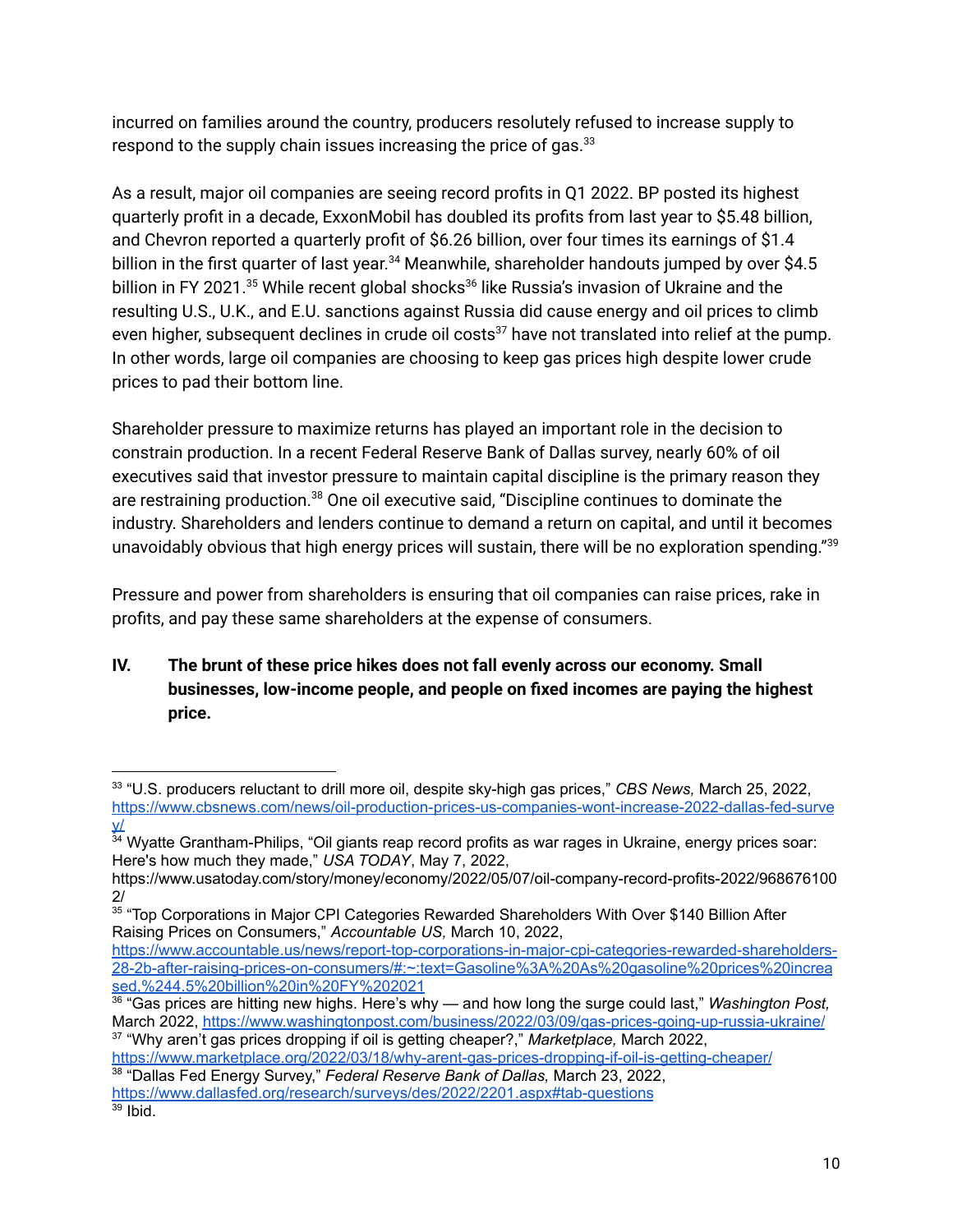Pandemic profiteering highlights the wildly imbalanced power dynamics that continue to decimate the economic security of low-income people of color – communities that have faced a broken economy for decades.<sup>40</sup> Low-income people of color, who already disproportionately face predatory and extractive pricing across a wide swatch of our economy, from payday loans to for profit colleges, also experience a greater proportion of their household budgets taken up by essential goods – the very products that companies are most eager to jack up prices on. Similarly, for those living on a fixed income, across-the-board price increases make already precarious financial situations absolutely untenable.

Like so many other aspects of our economy, the most marginalized groups in our economy are paying the price – all while big corporations and wealthy shareholders see record profits.

Small businesses also face unique challenges since they are forced to operate in highly concentrated markets. From navigating supply chains to maintaining inventories, small businesses face unique challenges that result directly from corporate concentration. Specifically:

- *Small businesses find their limited resources stretched thin as they struggle to maintain inventory and source products consumers need.* A survey of small businesses released by Goldman Sachs in January found that 69% of small businesses said that supply chain issues were negatively affecting their bottom line. 41
- *Megacorporations are using their outsized power and extensive resources to build exclusive supply-chain end-arounds while small businesses are left out on a lim*b. Given the breakdown in traditional supply chains, some major companies have taken steps to circumvent problem spots by chartering their own cargo ships <sup>42</sup> or creating "pop-up" freight container yards near major ports.<sup>43</sup> Needless to say, these are not feasible options for most small businesses.
- *Big businesses strong-arm suppliers into deals that raise prices for small businesses and leave them waiting longer for goods and products.* Giants like Walmart and Amazon have

<sup>40</sup> From businesses to workers, inflation is taking its toll on Black communities," *The Grio*, January 2022, [https://thegrio.com/2022/01/30/inflation-businesses-workers-black-communities/.](https://thegrio.com/2022/01/30/inflation-businesses-workers-black-communities/)

<sup>&</sup>lt;sup>41</sup> "Survey: Small Businesses on the Brink - New Survey Data Shows Omicron Hurting Main Street, Leading Small Business Owners to Overwhelmingly Support Congress Passing Additional Aid," *Goldman Sachs,* January 24, 2022,

[https://www.goldmansachs.com/citizenship/10000-small-businesses/US/infographics/small-businesses-on](https://www.goldmansachs.com/citizenship/10000-small-businesses/US/infographics/small-businesses-on-the-brink/index.html) [-the-brink/index.html](https://www.goldmansachs.com/citizenship/10000-small-businesses/US/infographics/small-businesses-on-the-brink/index.html)

 $42$  Alex Hammer "Will THIS save Christmas? Target and Home Depot are chartering their OWN cargo ships to beat the US supply chain crunch as global crisis rages," Daily Mail, October 6, 2021, [https://www.dailymail.co.uk/news/article-10065537/Target-Home-Depot-chartering-ships-holiday-season-a](https://www.dailymail.co.uk/news/article-10065537/Target-Home-Depot-chartering-ships-holiday-season-amid-supply-chain-crisis.html) [mid-supply-chain-crisis.html](https://www.dailymail.co.uk/news/article-10065537/Target-Home-Depot-chartering-ships-holiday-season-amid-supply-chain-crisis.html)

 $43$  Eric Kulisch, "Walmart rents space for pop-up container yards near major ports", FreightWaves, December 1, 2021,

<https://www.freightwaves.com/news/walmart-rents-space-for-pop-up-container-yards-near-major-ports>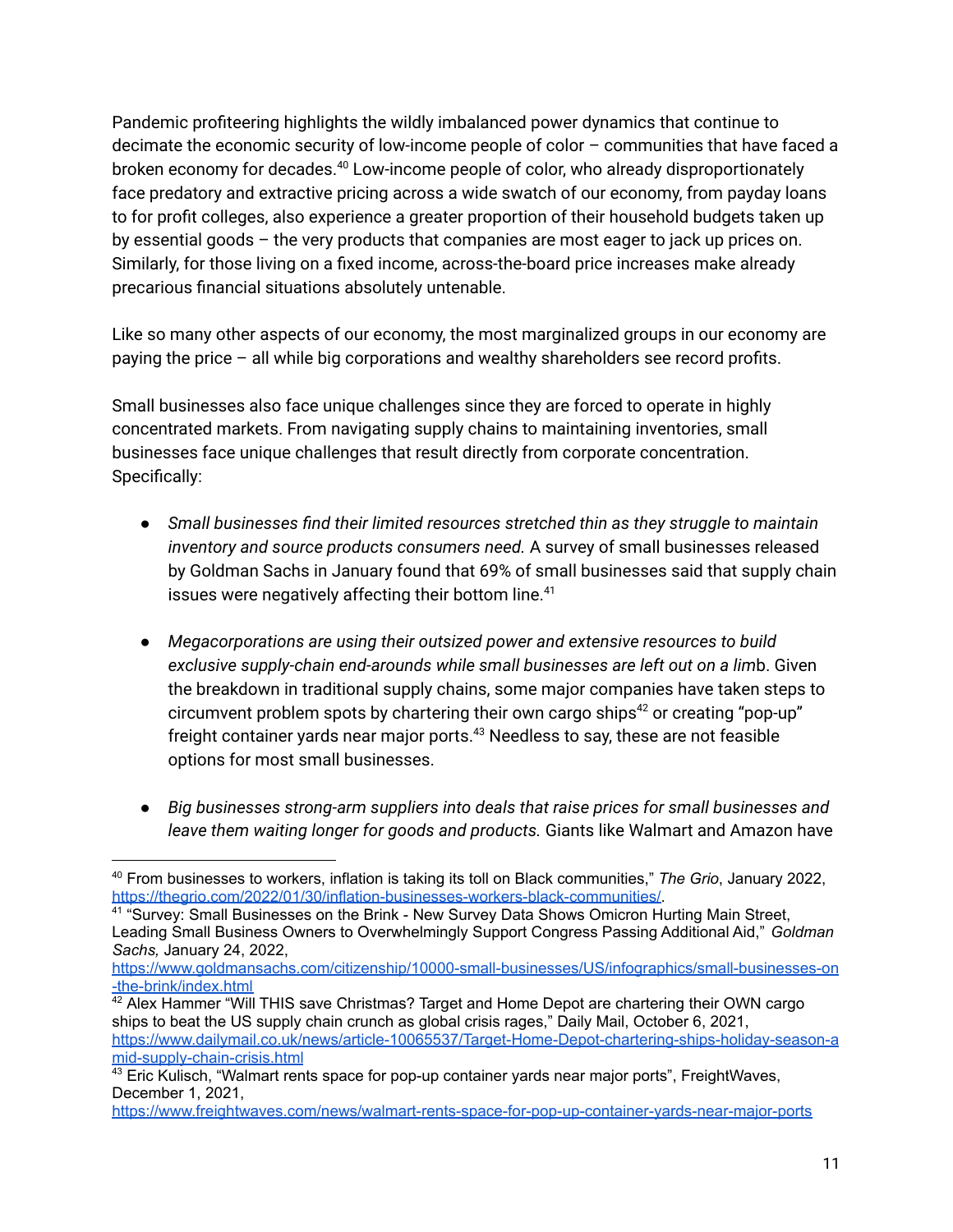the buying power to negotiate more favorable contracts with suppliers in the first place. In one archetypal example, Walmart used its tremendous market share in the grocery industry to bully suppliers, increasing the number of orders that had to be fulfilled without triggering a 3 percent fine from 70 to 98 percent.<sup>44</sup> Suppliers have little bargaining power to push back against such demands and must prioritize orders to megacorporations at the expense of small businesses. As the Institute for Local Self Reliance found in a March 2022 survey, 65% of small businesses said that a top challenge was big competitors strong-arming suppliers and receiving special discounts from them, which then delays shipments to small businesses and forces suppliers to charge them more. 45

### **V. Congress should curb corporations' power and ability to profiteer by beefing up antitrust enforcement, empowering the FTC to use their existing authority to crack down on profiteering and price gouging, and taxing excess profits in order to create an economy that works for all.**

Tackling pandemic profiteering and building a healthy, resilient economy requires checking the outsized power that megacorporations hold over our economy and encouraging productive investment.

Congress must do its part to address corporate concentration and the power that these megacorporations exert on prices, wages, and working conditions.

- Congress should ensure rigorous competition in key product markets and at critical nodes along the supply chain by curtailing mergers that further concentrate industry or by breaking up monopolies. The passage of the Ocean Shipping Reform Act, for example, is an encouraging development that will help to re-regulate the large ocean shipping monopolies that are stoking inflation and gumming up critical points in our supply chain.
- Lawmakers must strengthen antitrust laws already on the books and continue to urge the FTC to use their existing authority to crack down on extractive and exploitative business practices, including price gouging as well as further empower regulators at both the state and federal level to identify price gouging and protect consumers. This should include a federal price gouging statute to curtail exploitative pricing during emergencies.
- Public investment in critical infrastructure can help prevent private corporations from building supply chains that crumble under stress. Congress should make long-overdue

<sup>44</sup> Rose Adams, "Big Business Games the Supply Chain," *The American Prospect,* February 9, 2022, <https://prospect.org/economy/big-business-games-the-supply-chain/>

<sup>45</sup> "2022 Independent Business Survey: Top Challenges and Policy Priorities," *Institute for Local Self Reliance,* March 30, 2022, <https://ilsr.org/2022-survey-businesses/>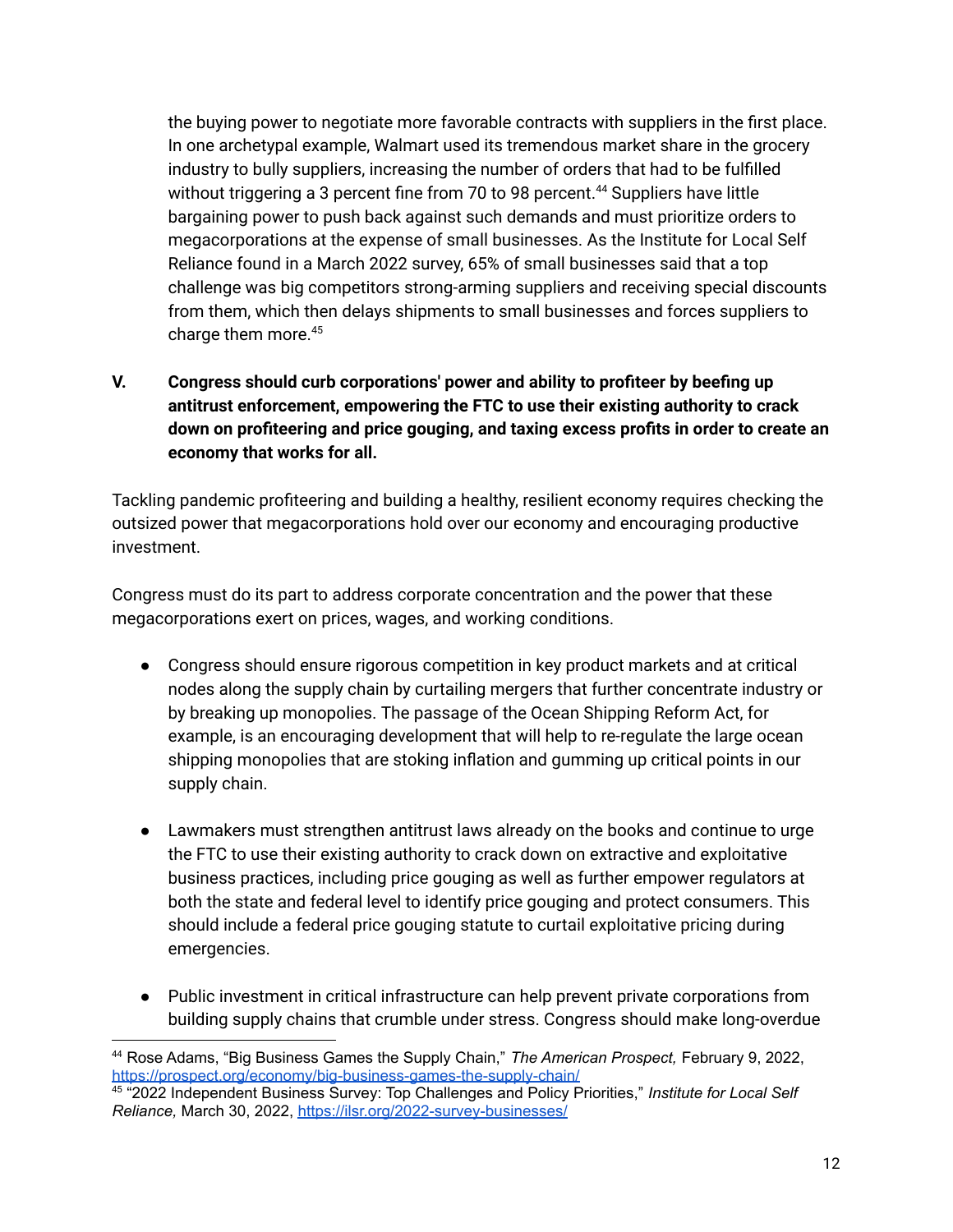investments in sectors where we are seeing significant shortages and along key nodes of our supply chain. Congress should also invest in sectors that have been eating into family budgets for decades, such as health care and the care sector.

- Corporations and the super wealthy have enjoyed rock-bottom tax rates for decades,<sup>46</sup> lawmakers should look to increase the corporate tax rate and ensure that CEOs and shareholders pay their fair share. Congress should also explore taxing excess profits, as it did after World War I and World War II, to encourage productive investment and deter price gouging.
- Congress should ensure that workers have the protections they need in the workplace. Securing workers' rights to organize and advocate for stable work, strong wages, and a safe working environment are necessary to counterbalance short-sighted corporate actions that create precarious labor and jeopardize a strong and sustainable recovery.

Taken together, these actions will begin the important work of reorienting our economy towards the people who keep it going: consumers, workers, and small businesses.

#### **VI. Conclusion**

Workers, families, and small businesses around the country are feeling the pressure of higher prices for basic goods and services, while large corporations wield almost unrestricted power and enjoy record profit margins. Large corporations are making everything more expensive, from groceries, to medical supplies, to the inputs small business owners need to sustain their livelihoods. The more sway large corporations have over our economy, the more power they have to profit off the pain of consumers and Main Street.

Addressing this crisis means focusing on all of the reasons that prices are soaring and small businesses are struggling, including the unchecked power of giant corporations and their swarm of lawyers and lobbyists who have rigged our economy in their favor for decades. Corporate consolidation and deregulation has created a brittle system that has allowed big corporations to take advantage of consumers and small businesses over the course of this crisis. Egged on by investors, these megacorporations are using inflation as a cover for rampant profiteering – and it must be stopped.

Our economy works best when it works for all of us, and the path towards an inclusive, resilient economy must include policies that foster competitive markets where consumers, working people, and smaller competitors all have meaningful bargaining power. We need

<sup>46</sup> Tax Policy Center, "How do US corporate income tax rates and revenues compare with other countries'?" May 2020,

[https://www.taxpolicycenter.org/briefing-book/how-do-us-corporate-income-tax-rates-and-revenues-comp](https://www.taxpolicycenter.org/briefing-book/how-do-us-corporate-income-tax-rates-and-revenues-compare-other-countries) [are-other-countries](https://www.taxpolicycenter.org/briefing-book/how-do-us-corporate-income-tax-rates-and-revenues-compare-other-countries)